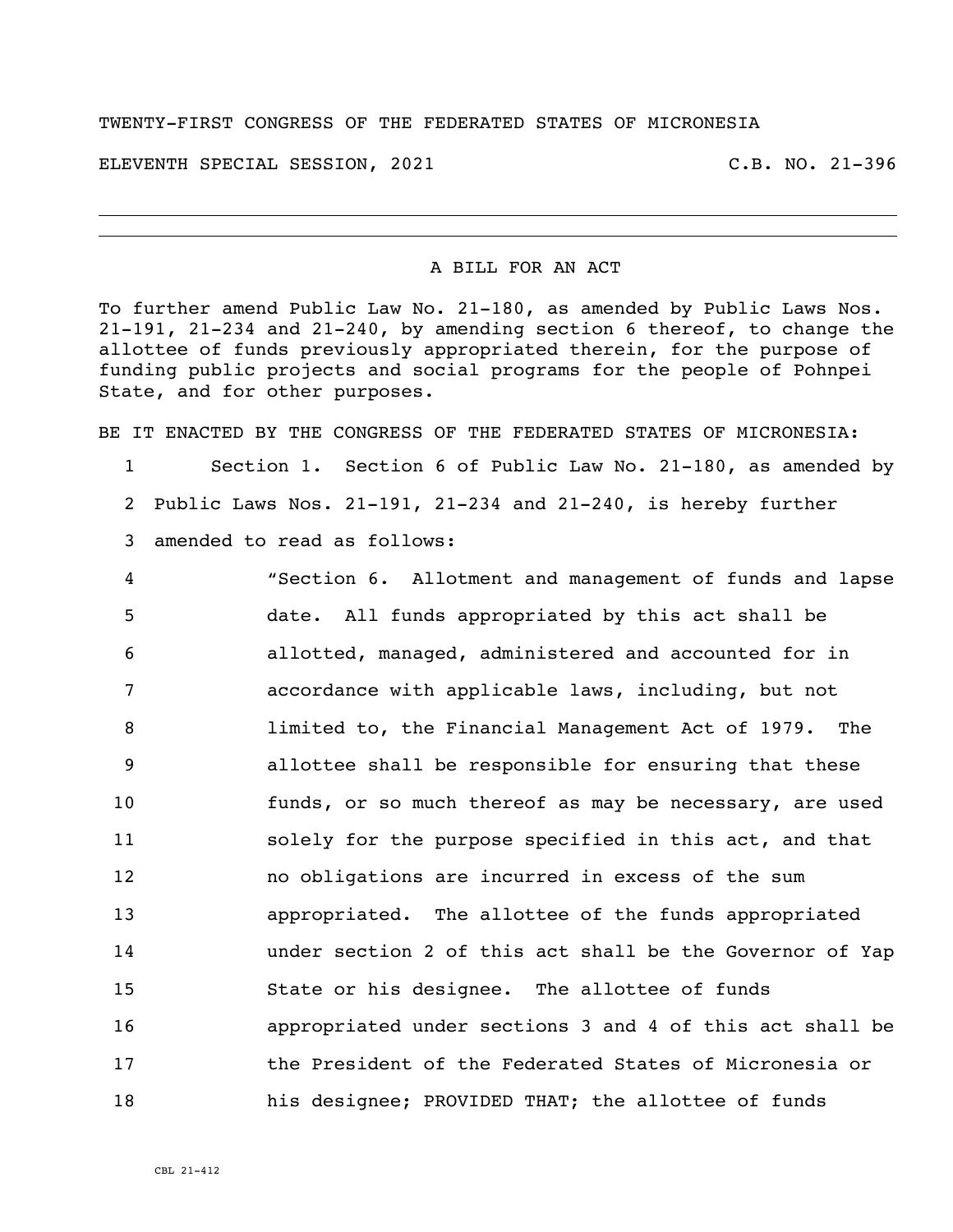C.B. NO. 21-396

1 appropriated under subsection[s] 4(1)(b) [and 4(1)(g)] of this act shall be the Secretary of the Department of Health and Social Affairs or his designee; the allottee of funds appropriated under subsections 4(1)(c) and 4(1)(d) of this act shall be the Secretary of the Department of Justice or his designee; the allottee of funds appropriated under subsection 4(1)(e) of this act shall be the Secretary of the Department of Resources **and Development or his designee;** [the allottee of funds appropriated under subsection 4(1)(f) of this act shall be the Secretary of the Department of Finance and 12 Administration or his designee; 1 the allottee of funds appropriated under section 3(1) of this act shall be the Governor of Kosrae State or his designee; the allottee of funds appropriated under subsection 3(2) of this act shall be the Mayor of Lelu Town or his designee; the allottee of funds appropriated under subsections  $4(1)(a)$ ,  $4(1)(f)$ ,  $4(2)(a)$ ,  $4(2)(b)$ ,  $4(2)(c)$ ,  $4(2)(d)$ , 4(2)(e), 4(2)(f), 4(2)(g) and 4(2)(h) of this act shall be the Secretary of the Department of Transportation, Communications and Infrastructure; the allottee of funds appropriated under subsection 4(2)(i) of this act shall be the Chief Magistrate of Sokehs Municipal Government; the allottee of funds appropriated under subsections 4(3)(a) of this act shall be the Pohnpei Transportation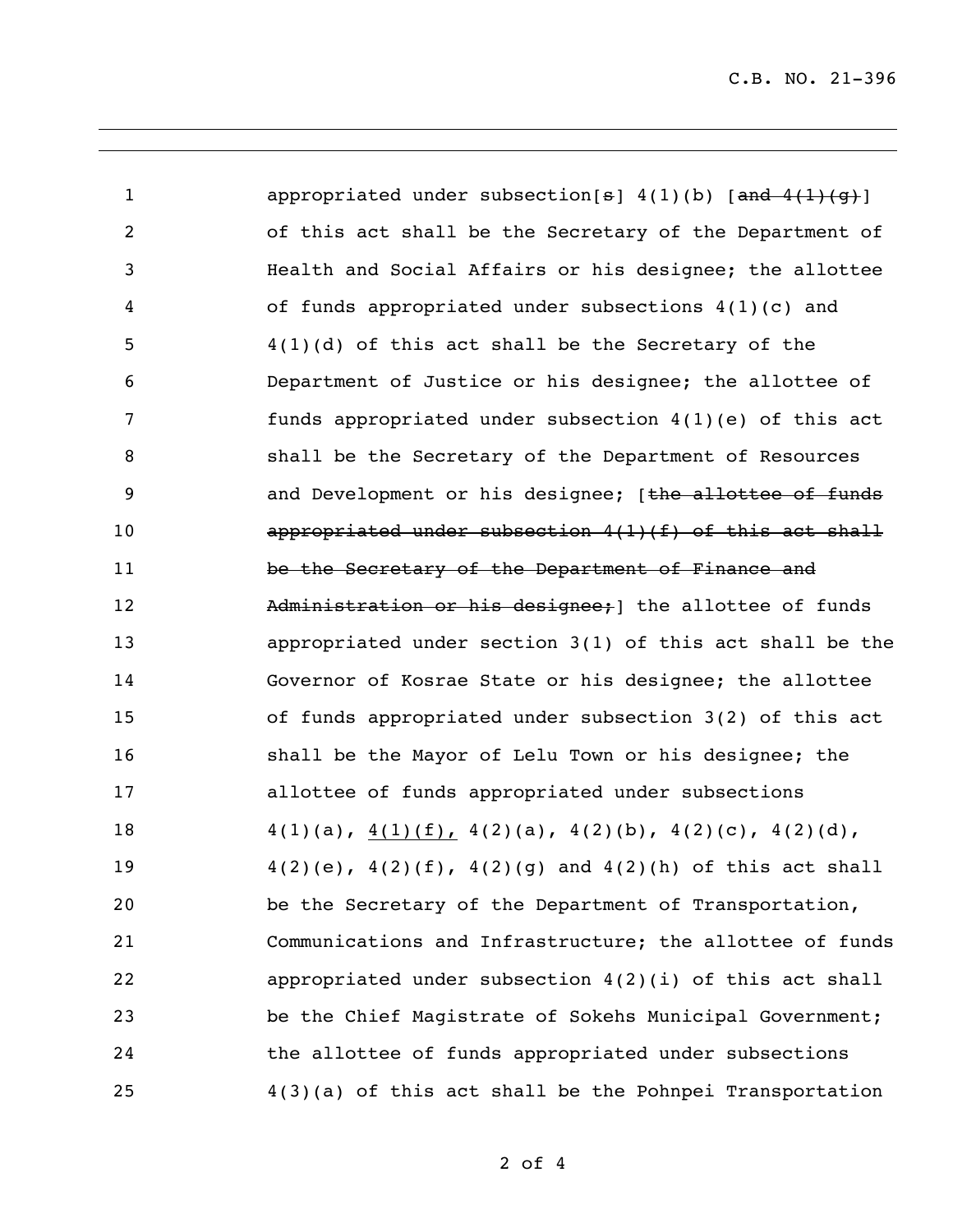| $\mathbf{1}$   | Authority (PTA); the allottee of funds appropriated           |
|----------------|---------------------------------------------------------------|
| $\overline{2}$ | under subsection $4(3)(e)$ of this act shall be the Vice      |
| 3              | President of the Federated States of Micronesia or his        |
| 4              | designee; the allottee of funds appropriated under            |
| 5              | subsections $4(3)(b)$ , $4(3)(c)$ , and $4(3)(d)$ of this act |
| 6              | shall be the Meninkeder of Madolenihmw. The allottee of       |
| 7              | the funds appropriated under subsections $5(1)$ and $5(6)$    |
| 8              | of this act shall be the Governor of Chuuk State or his       |
| 9              | designee; the allottee of the funds appropriated under        |
| 10             | subsection 5(2) of this act shall be the Mortlocks            |
| 11             | Island Development Authority (MIDA), the allottee of          |
| 12             | funds appropriated under section 5(3) of this act shall       |
| 13             | be the Mayor of Weno Municipal Government or his              |
| 14             | designee; the allottee of the funds appropriated under        |
| 15             | subsection 5(4) of this act shall be the Southern             |
| 16             | Namoneas Development Authority; the allottee of the           |
| 17             | funds appropriated under subsection 5(5) of this act          |
| 18             | shall be the Faichuk Development Authority. The               |
| 19             | authority of the allottee to obligate funds appropriated      |
| 20             | by this act shall lapse on September 30, 2022."               |
| 21             |                                                               |
| 22             |                                                               |
|                |                                                               |

- 
- 
-